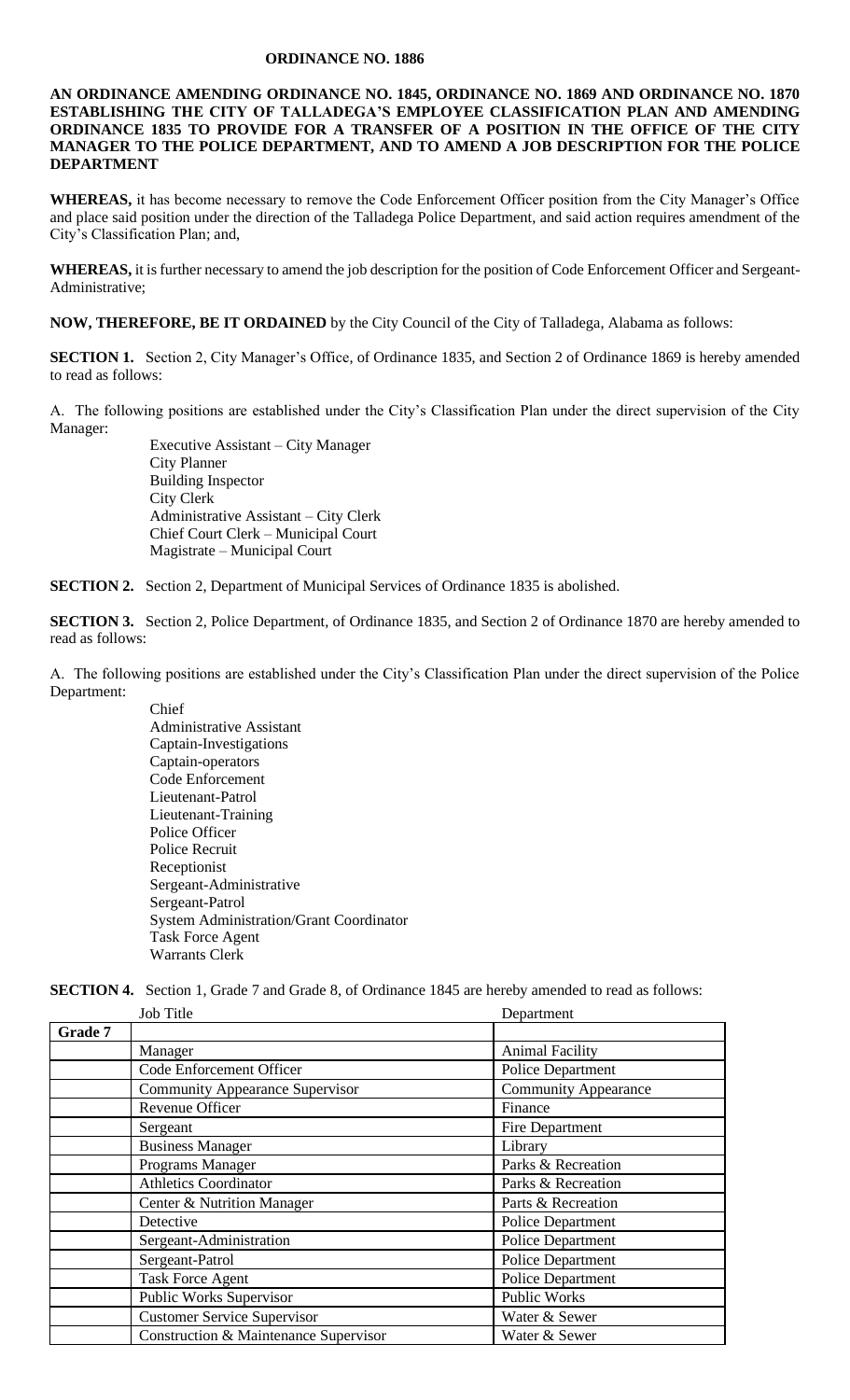|         | Wastewater Treatment Operator III      | Water & Sewer            |
|---------|----------------------------------------|--------------------------|
|         | Water Treatment Operator IV            | Water & Sewer            |
|         |                                        |                          |
| Grade 8 |                                        |                          |
|         | <b>Building Inspector</b>              | <b>City Manager</b>      |
|         | Lieutenant                             | Fire Department          |
|         | Lieutenant-Detective                   | <b>Police Department</b> |
|         | Lieutenant-Patrol                      | <b>Police Department</b> |
|         | Lieutenant-Training                    | <b>Police Department</b> |
|         | <b>Wastewater Treatment Supervisor</b> | Water & Sewer            |
|         | Water Treatment Supervisor             | Water & Sewer            |

**SECTION 5.** The revised Job Description for the position of Sergeant-Administrative is as follows:

- Job Title: Sergeant Administrative
- Department: Police Department

FLSA: Non-Exempt Grade: 7

Safety Sensitive Job: Yes Security Sensitive Job: No

Note: Statements included in this description are intended to reflect in general the duties and responsibilities of this job and are not to be interpreted as being all-inclusive. The employee may be assigned other duties that are not specifically included.

# **Relationships**

| Reports to:               | Lieutenant - Training                                                                                                                                                                                                                                                                                                                                                                                                                                                                                                                                                                                                                                                                                                                                                                                                                                                                        |
|---------------------------|----------------------------------------------------------------------------------------------------------------------------------------------------------------------------------------------------------------------------------------------------------------------------------------------------------------------------------------------------------------------------------------------------------------------------------------------------------------------------------------------------------------------------------------------------------------------------------------------------------------------------------------------------------------------------------------------------------------------------------------------------------------------------------------------------------------------------------------------------------------------------------------------|
| Subordinate Staff:        | Code Enforcement Officer                                                                                                                                                                                                                                                                                                                                                                                                                                                                                                                                                                                                                                                                                                                                                                                                                                                                     |
| Other Internal Contacts:  | <b>All City Departments</b>                                                                                                                                                                                                                                                                                                                                                                                                                                                                                                                                                                                                                                                                                                                                                                                                                                                                  |
| <b>External Contacts:</b> | General Public; Commission for Accreditation of Law Enforcement Agencies (CALEA);<br>Alabama Law Enforcement Agency (ALEA); Alabama Police Officer Standards and<br>Training Commission (APOSTC); Other Law Enforcement Agencies; Ambulatory<br>Services; Sheriff; County Jail; Schools; Colleges; Department of Human Resources<br>(DHR); Department of Corrections (DOC); Alabama Department of Transportation<br>(ALDOT); Juvenile Probation; Attorneys; District Attorney; Municipal, District, and<br>Circuit Courts; Hospitals; Department of Homeland Security (DHS); Alabama Emergency<br>Management Agency (AEMA); Federal Emergency Management Agency (FEMA); Drug<br>Enforcement Administration (DEA); Bureau of Alcohol Tobacco Firearms and Explosives<br>(ATF); Immigration and Customs Enforcement (ICE); FBI; Railroads; Police Academies;<br>Civic Organizations; and E-911 |

## Job Summary

Under the supervision of the Lieutenant - Training, the employee serves as a first-line supervisor that oversees administrative activities for the Department. The employee functions as the primary point of contact and coordinator for Departmental accreditation with the Commission for Accreditation of Law Enforcement Agencies (CALEA). The employee prepares, conducts, and reviews background checks, and assists with departmental administrative activities. Provides supervision to assigned officers and other employees. The employee also participates in training activities and preparation for candidates to attend APOSTC training. The employee may address community groups regarding crime prevention and traffic safety. Work is usually performed in accordance with well-defined procedures. This job classification is identified as safetysensitive and is subject to a pre-employment background check and random drug screens.

## Essential Functions

**ESSENTIAL FUNCTIONS:** The following list was developed through a job analysis; however, it is not exhaustive and other duties may be required and assigned. A person with a disability which is covered by the ADA must be able to perform the essential functions of the job unaided or with the assistance of a reasonable accommodation.

**ESSENTIAL FUNCTION: Department Operations and Administration. The employee provides leadership and direction to the Code Enforcement Officer and to personnel conducting warrant issue. The employee is also responsible for administrative tasks required by the Department.**

- 1. Observes officers during shift.
- 2. Monitors Code Enforcement Officer's day to day activities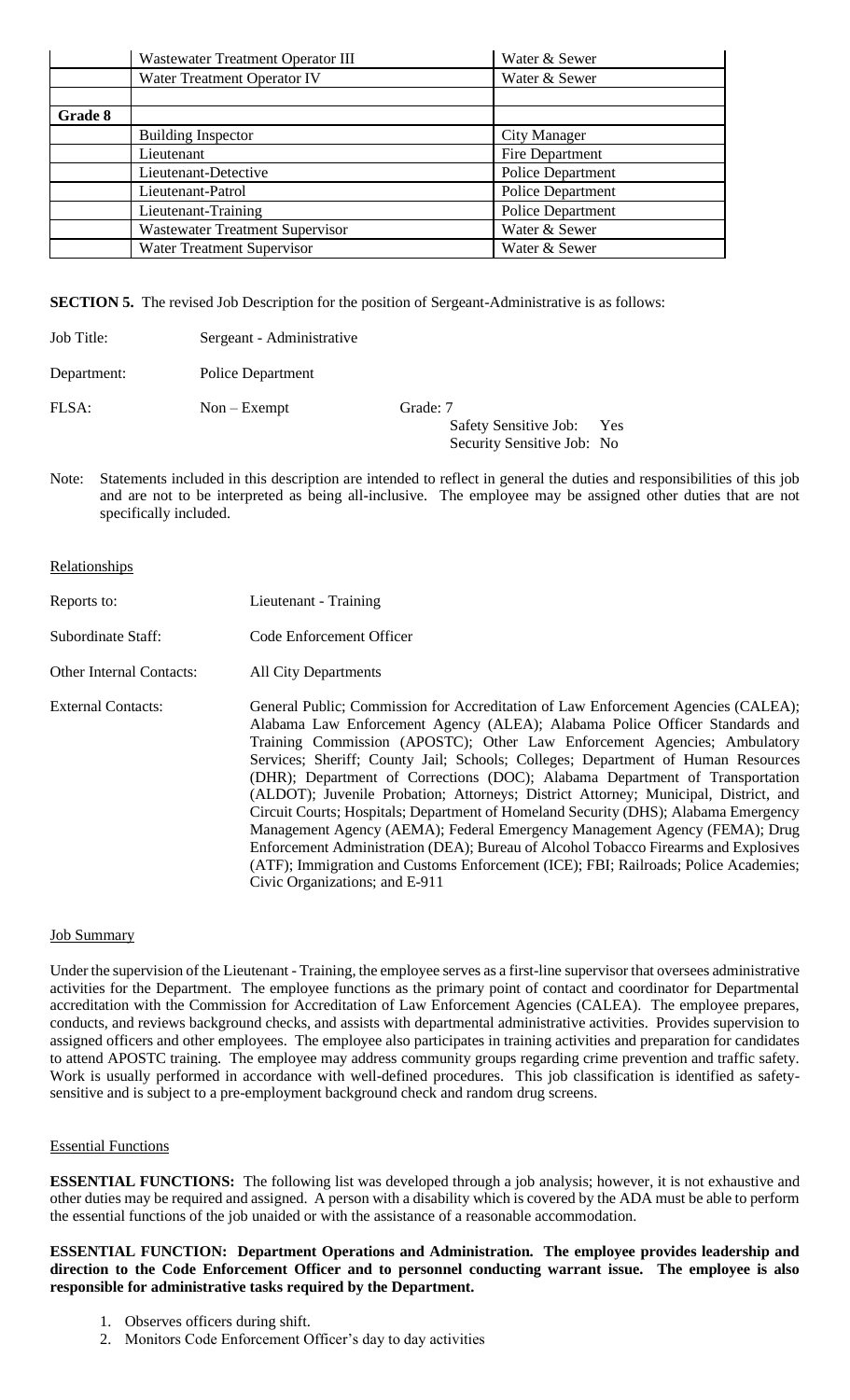- 3. Assists Code Enforcement Officer in developing plans to address identified problems.
- 4. Serves as shift supervisor (Sergeant Patrol) in the absence of the shift supervisor.
- 5. Monitors officers on special details such as funeral escorts, sporting events, security duties, etc.
- 6. Performs routine inspections of uniforms, weapons, vehicles, and all equipment within vehicle.
- 7. Checks completed paperwork of officers ensuring accurate and appropriate information is reported.
- 8. Conducts quarterly developmental counseling with assigned personnel.
- 9. Performs background checks as required.
- 10. Reviews applications for officer candidates applying for APOSTC training.
- 11. Conducts the APOSTC physical abilities and agility test for candidates prior to attending APOSTC training.
- 12. Conducts performance evaluations on assigned personnel.
- 13. Reviews appraisal with employee to develop and improve their capabilities, following prescribed procedures.
- 14. Monitors police officer candidates during their preparation to attend training.
- 15. Monitors the general level of morale and job satisfaction.
- 16. Receives complaints on officers; conducts initial investigation.
- 17. Assists with tracking Departmental training; schedules supplemental certifications and training as needed.
- 18. Monitors Department vehicle fleet maintenance; schedules vehicles for required maintenance.
- 19. Monitors inmates working throughout City Hall.

## **ESSENTIAL FUNCTION: Patrol Operations and Service Calls. The employee performs duties as a patrol officer when additional/supplemental manning is required. Patrols community and ensures all state and local laws are enforced within the community.**

- 1. Reports to patrol supervisor for assigned area and instructions.
- 2. Patrols City businesses, schools, churches, private residences and other special areas as directed by supervisor and conducts building searches of anything found open or disturbed.
- 3. Makes notes during patrol of any situation that does not appear normal for the areas, time of day, weather conditions, volume of traffic, assemblage of persons, etc.
- 4. Varies patrol route to prevent establishing a predictable pattern.
- 5. Responds to and investigates any complaint received; prepares a written report for each investigation.
- 6. Initiates investigation of complaints; informs supervisor and investigator of known facts, suspects and situation.
- 7. Provides backup support for other law enforcement officers, including those from other agencies as required.
- 8. Uses a variety of measuring devices to apprehend speeders.
- 9. Responds to traffic accidents and conducts investigations for accidents on public and private property; interviews victims and witnesses.
- 10. Issues Uniform Traffic Citations (UTCs) for violations of traffic laws.
- 11. Establishes traffic control and police protection at incidents which may cause or attract crowds.
- 12. Performs crowd and traffic control at parades, funeral processions, and sporting events.
- 13. Reports defective street lights, signs, road surfaces, or other facilities which service the public.
- 14. Assists in conducting traffic surveys to determine problem areas.
- 15. Assists in removing disabled vehicles and obstructions from roadways.
- 16. Assists stranded motorists; keeps traffic moving smoothly and safely; watches for traffic violations; directs traffic as required; assists with or provides escorts for funeral processions; performs emergency relays such as blood transports as required.
- 17. Assists in medical emergencies as needed by rendering first aid or assisting medical personnel.
- 18. Operates two-way radio in accordance with approved procedures; maintains radio contact with dispatcher; provides point-to-point communication with multi-agency responses requiring separate frequency utilization, such as state troopers, county sheriff departments, emergency management, ambulance services, etc.
- 19. Notifies supervisor of unusual problems or complaints encountered.
- 20. Enforces all laws of the State of Alabama and City.
- 21. Prepares written reports of offenses investigated, arrests, daily activities, unusual events, force used, buildings checked, field interviews, etc.
- 22. Operates the department designated breath testing device when certified for obtaining scientific evidence in suspected DUI related cases; performs tests for other agencies as directed; maintains Department of Public Health and court related documents and evidence information as required.
- 23. Responds to reports of chemical accidents and exposure to hazardous materials; identifies the material by shipping paper, placard, four-digit ID number or crate description; uses Haz-Mat Guide to initiate appropriate response; evacuate and secures as necessary; contacts communications and supervisor.
- 24. Maintains and investigates crime scenes, when necessary; may collect fingerprints, take photographs, make sketches, and collect other evidence.
- 25. Accompanies Department of Human Resources personnel to check on cases of possible abuse, as necessary.
- 26. Checks with area businesses to determine problem areas.
- 27. Answers residential and business burglar alarms.

# **ESSENTIAL FUNCTION: Civil and Criminal Process. The employee follows through with court issued papers and follows departmental procedures when dealing with arrestees and the community.**

- 1. Assigns Warrant Officers to serve various types of court issued papers in accordance with established procedures; provides general information to Warrant Officers as to their responsibility of response or action.
- 2. Makes written execution upon service of court issued papers including date of service, place of service and person receiving process.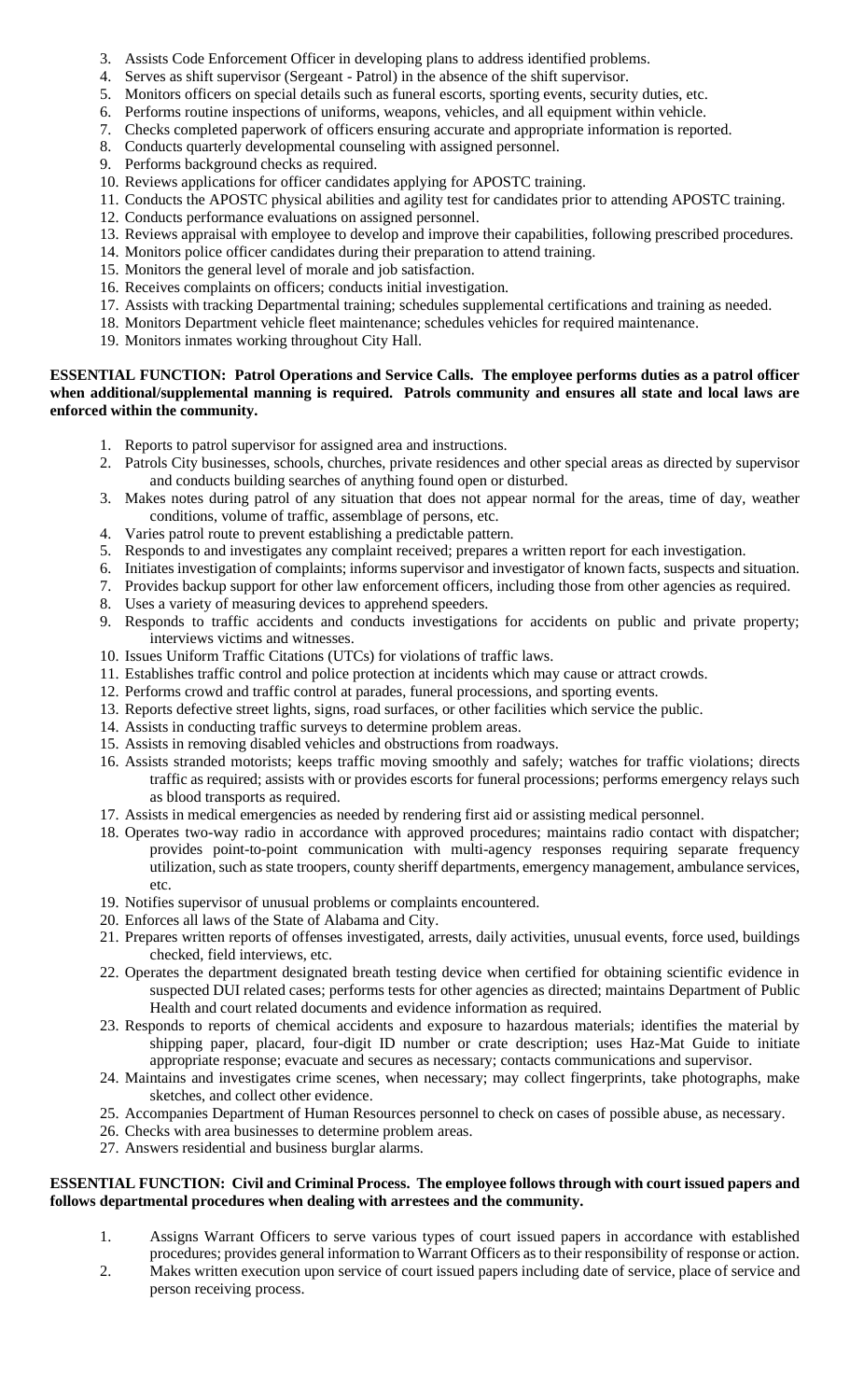- 3. Presents and executes warrants of arrest upon persons identified by appropriate issuing authority; ensures exactness in identity of arrestee; provides all identification information necessary for incarceration to appropriate corrections staff or transfer agency.
- 4. Provides appropriate direction pertaining to applicable criminal laws to victims or persons involved; advises as to options and give concise information as to procedure for obtaining warrants from jurisdictional magistrate or court clerk.
- 5. Testifies in court as required; answers questions.
- 6. Executes evictions upon persons as directed; makes arrangements for necessary labor and transportation to accommodate physical removal of persons or property from described premises; makes required written return to the issuing authority describing actions taken and condition of property.
- 7. Locates and serves described persons for mental health evaluation as directed by the probate court; utilizes necessary tactics to ensure safety of the public, the detainee and the officer; transports as required and makes written reports to the court, the department file and any mental health treatment facility staff as directed.
- 8. Follows up on warrant process after arrest.
- 9. Advises victims of numbers of agencies they can call on for assistance.

## **ESSENTIAL FUNCTION: Community Relations and Other Related Duties. Performs public relations and safety activities to increase public awareness of the policies and regulations established to protect and support the community and its citizens. Performs other related duties to enhance the image and operation of the Department.**

- 1. Maintains excellent community and police relationships by making positive contact with people in neighborhoods, schools and the business district.
- 2. Promotes good public relations by answering citizens' questions and complaints.
- 3. Assists in school and community functions.
- 4. Assists stranded motorists; may unlock vehicles as requested.
- 5. Escort employees with money deposits from businesses to banks.
- 6. Refers citizens to appropriate agencies for inquiries regarding civil matters.
- 7. Assumes responsibility for assigned vehicle; performs daily check and monthly inspection and arranges for routine and special maintenance.
- 8. Maintains videotapes, digital cameras, VCRs, and other surveillance equipment according to requirements; stores equipment as needed.
- 9. Conducts inspection of police equipment to include weapons, hand-held radios, Tasers, handcuffs, and other assigned items.
- 10. Provides support to other jurisdictions as needed.
- 11. Attends training and development programs necessary to maintain personal and departmental requirements.
- 12. Attends specialized training classes to achieve specific expertise needed for current job or promotion.
- 13. Participates in safety and educational classes.
- 14. Maintains physical condition required for performance of duties.
- 15. Wears required safety and protective devices and equipment.
- 16. Performs other related duties as assigned.

# Knowledge, Skills and Abilities

(\* Can be acquired on the job)

- 1. \*Knowledge of City and Department rules, regulations, policies, and procedures.
- 2. \*Knowledge of the City, its buildings, and road system.<br>3. \*Knowledge of City codes and ordinances.
- 3. \*Knowledge of City codes and ordinances.
- 4. Knowledge of disaster and emergency procedures.<br>5. Knowledge of City, state, and federal law and cour
- Knowledge of City, state, and federal law and court procedures.
- 6. Knowledge of Accident Manual, Alabama Criminal Code, and Alabama Motor Vehicle Laws.
- 7. Knowledge of modern law enforcement procedures and techniques.
- 8. Knowledge of all forms and other paperwork required for Department.
- 9. Knowledge of evidence preservation/collection including fingerprinting.
- 10. Knowledge of instruction methods and techniques.
- 11. Verbal skills to communicate factual information to co-workers, supervisors, general public, and court personnel.
- 12. Reading skills to read and understand department rules, regulations, policies, and procedures.
- 13. Writing skills to clearly, accurately, and neatly complete routine reports and other related paperwork.
- 14. Math skills to perform basic calculations (add, subtract, multiply, divide).
- 15. Listening skills to receive radio calls, take complaints, and interview witnesses.
- 16. Driving skills to safely and effectively operate department vehicle under adverse conditions.
- 17. Skills to properly maintain and use all types of weapons required to carry out job duties described in this job description.
- 18. Ability to supervise others.
- 19. Ability to pursue and detain a fleeing or belligerent individual.
- 20. Ability to use a computer as needed for data entry, word processing, reports, and investigative strategies.
- 21. Ability to deal firmly and tactfully with the public.
- 22. Ability to maintain composure in stressful situations.<br>23. Ability to analyze situations quickly and objectively a
- Ability to analyze situations quickly and objectively and to determine proper courses of action to be taken.
- 24. Ability to work independently without close supervision.
- 25. Ability to multi-task.
- 26. Ability to organize files and work assignments.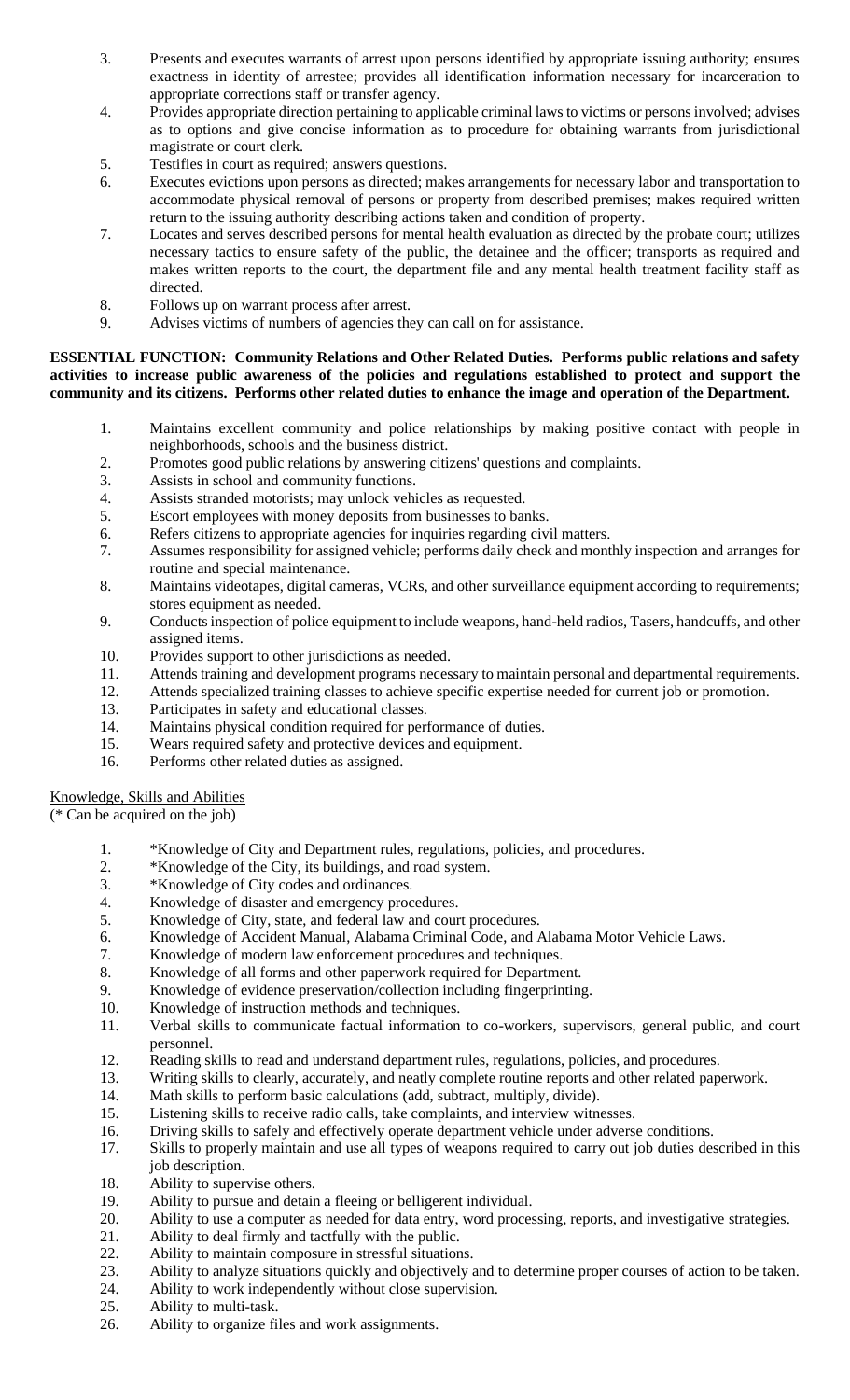- 27. Ability to obtain information through interview and interrogation.
- 28. Ability to speak clearly and factually in court and other situations.<br>29. Ability to work outdoors under adverse conditions.
- Ability to work outdoors under adverse conditions.
- 30. Ability to travel on foot for long distances without stopping, must be able to run, climb, jump, and crawl.
- 31. Ability to use a two-way radio.
- 32. Ability to wear personal protective equipment (PPE).
- 33. Ability to drive a vehicle under adverse/emergency conditions.

## Minimum Qualifications

- 1. Possess a high school diploma or GED.
- 2. Possess APOSTC certification and ability to maintain.
- 3. Three (3) years of law enforcement experience with the Talladega Police Department.
- 4. Possess firearm, NCIC, Draeger, Taser and CPR certifications and ability to maintain certification(s).
- 5. Possess a current and valid driver's license and be insurable.
- 6. Ability to work non-standard hours.
- 7. Ability to travel.<br>8. Ability to pass a
- Ability to pass a pre-employment background check and random drug screens.

#### Physical Demands

The work requires considerable and strenuous physical exertion such as frequent climbing of tall ladders, lifting heavy objects over 50 lbs., crouching or crawling in restricted areas, and defending oneself or others from physical attack.

## Work Environment

The work environment involves high risks with exposure to potentially dangerous situations or unusual environmental stress which require a range of safety and other precautions, e.g., working at great heights under extreme weather conditions, subject to physical attack or mob conditions, or similar situations where conditions cannot be controlled.

**SECTION 6.** The revised Job Description for the position of Code Enforcement Officer is as follows:

| Job Title:  | Code Enforcement Officer |          |                                                         |  |
|-------------|--------------------------|----------|---------------------------------------------------------|--|
| Department: | <b>Police Department</b> |          |                                                         |  |
| FLSA:       | $Non - Exempt$           | Grade: 7 | Safety Sensitive Job: Yes<br>Security Sensitive Job: No |  |

Note: Statements included in this description are intended to reflect in general the duties and responsibilities of this job and are not to be interpreted as being all-inclusive. The employee may be assigned other duties that are not specifically included.

## **Relationships**

| Reports to:                     | <b>Administrative Sergeant</b>                                                                    |
|---------------------------------|---------------------------------------------------------------------------------------------------|
| Subordinate Staff:              | None                                                                                              |
| <b>Other Internal Contacts:</b> | Public Works; Community Appearance; Municipal Court; Revenue Department, City<br>Manager's Office |
| <b>External Contacts:</b>       | General Public; Car and Truck Towing and Storage Companies; Lawn Care Companies                   |

#### Job Summary

Under the supervision of the Administrative Sergeant, the employee is responsible for the enforcement of City Codes. The employee identifies ordinance violations, investigates violations, provides legal notices, and documents all violations. The employee assists in the maintenance and cleanliness of the City by observing public locations, informing the appropriate resources and engaging services. Customer service is performed through communicating with the general public, addressing calls and questions, and solving problems. This employee is given some latitude to make decisions and uses initiative in carrying out assignments. Work is usually performed in accordance with well-defined procedures. This job classification is identified as safety-sensitive and is subject to pre-employment background check and random drug screens. Essential Functions

**ESSENTIAL FUNCTIONS:** The following list was developed through a job analysis; however, it is not exhaustive and other duties may be required and assigned. A person with a disability which is covered by the ADA must be able to perform the essential functions of the job unaided or with the assistance of a reasonable accommodation.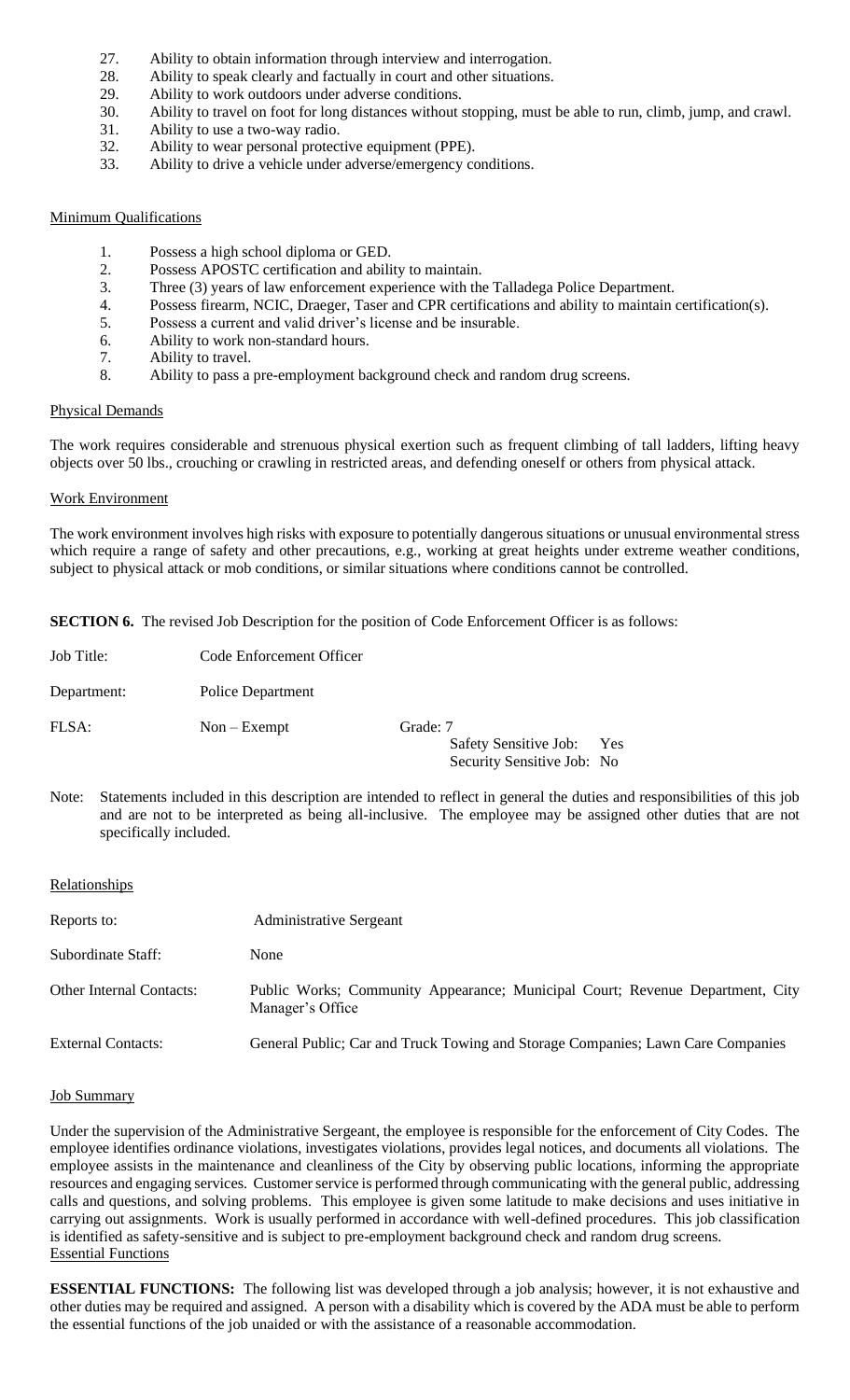## **ESSENTIAL FUNCTION: Code Enforcement. Identifies and investigates City codes to ensure codes are enforced, document violations, and provide legal notices.**

- 1. Enforces City codes as identified through approved ordinances.
- 2. Receives and responds to complaints and reports of problems.
- 3. Drives throughout the City to identify ordinance violations.
- 4. Investigates code violations such as over-grown weeds and yards, unkempt properties, trash, junk cars and vehicles, and illegal dumping.
- 5. Assists the Revenue Department with business license enforcement.
- 6. Contacts owners and residents of properties.
- 7. Issues legal notices of violations to owners and residents.
- 8. Issues citations.
- 9. Maintains records, reports, and documents.

## **ESSENTIAL FUNCTION: Keep the City Clean. Assists in the maintenance of a clean city by making observations, informing the appropriate parties, and enlisting services to ensure prompt actions are taken.**

- 1. Observes public locations throughout the City for cleanliness and compliance with codes and ordinances.
- 2. Informs appropriate resources to take corrective actions if the owners/residents don't comply as a result of discussions and legal notices.
- 3. Consults with the Public Works Department and Community Appearance Departments to remedy problem areas.
- 4. Engages services of the City or designated companies to deal with weed abatement, towing of junk vehicles, and clearing of dumps, along with other violations of codes or ordinances.
- 5. Ensures property owners or residents are submitted with an invoice to pay for the services necessary to remedy the violation.

# **ESSENTIAL FUNCTION: Communications. Actively represents the City performing customer service to include addressing phone calls, composing letters, attending meetings and solving problems.**

- 1. Communicates with the general public regarding codes and ordinances.
- 2. Represents the City and department in a positive and professional manner.
- 3. Receives phone calls and complaints regarding violations.
- 4. Composes letters and correspondence.
- 5. Provides preventive measures through informing and educating the public.
- 6. Discusses code violations with offenders.
- 7. Presents information at City Council, and other, meetings as requested.
- 8. Meets with community groups regarding code enforcement matters.
- 9. Solves general and usual problems; refers complex or unusual problems to the Administrative Sergeant
- 10. Maintains communication with supervisor regarding problem situations.
- 11. Attends meetings and training programs.
- 12. Maintains knowledge of current codes and ordinances.

# **Essential Function: Department Operations. Provides support to ensure effective and efficient operations of the department.**

- 1. Assists with Building Inspection operations as needed.
- 2. Assists with development and implementation of projects and special events.
- 3. Assists with implementation of risk management and safety program.
- 4. Performs other related duties as required.

# Knowledge, Skills and Abilities

(\* Can be acquired on the job)

- 1. \*Knowledge of City rules, regulations, policies and procedures.
- 2. \*Knowledge of City property locations.
- 3. \*Knowledge of City codes and ordinances.
- 4. \*Knowledge of city, state, and federal laws.
- 5. Knowledge of procedures and processes associated with code enforcement.
- 6. Knowledge of safety rules including accident causation and prevention.
- 7. Reading skills to comprehend operator manuals, directives, procedures and instructions.
- 8. Verbal skills to communicate clearly and effectively with supervisor, officials, colleagues, and the general public.
- 9. Ability to explain codes and ordinances in a clear and logical manner.
- 10. Writing skills to clearly and neatly complete forms, write reports, and records.
- 11. Math skills to perform basic calculations (add, subtract, multiply, divide).
- 12. Skills in using special equipment and devices such as measuring devices.<br>13. Skills in organizing, prioritizing and sequencing projects and tasks.
- Skills in organizing, prioritizing and sequencing projects and tasks.
- 14. Ability to effectively use computers, office productivity software, and other standard office equipment.
- 15. Ability to interact with anxious and angry individuals in a calm, professional manner and to maintain composure.